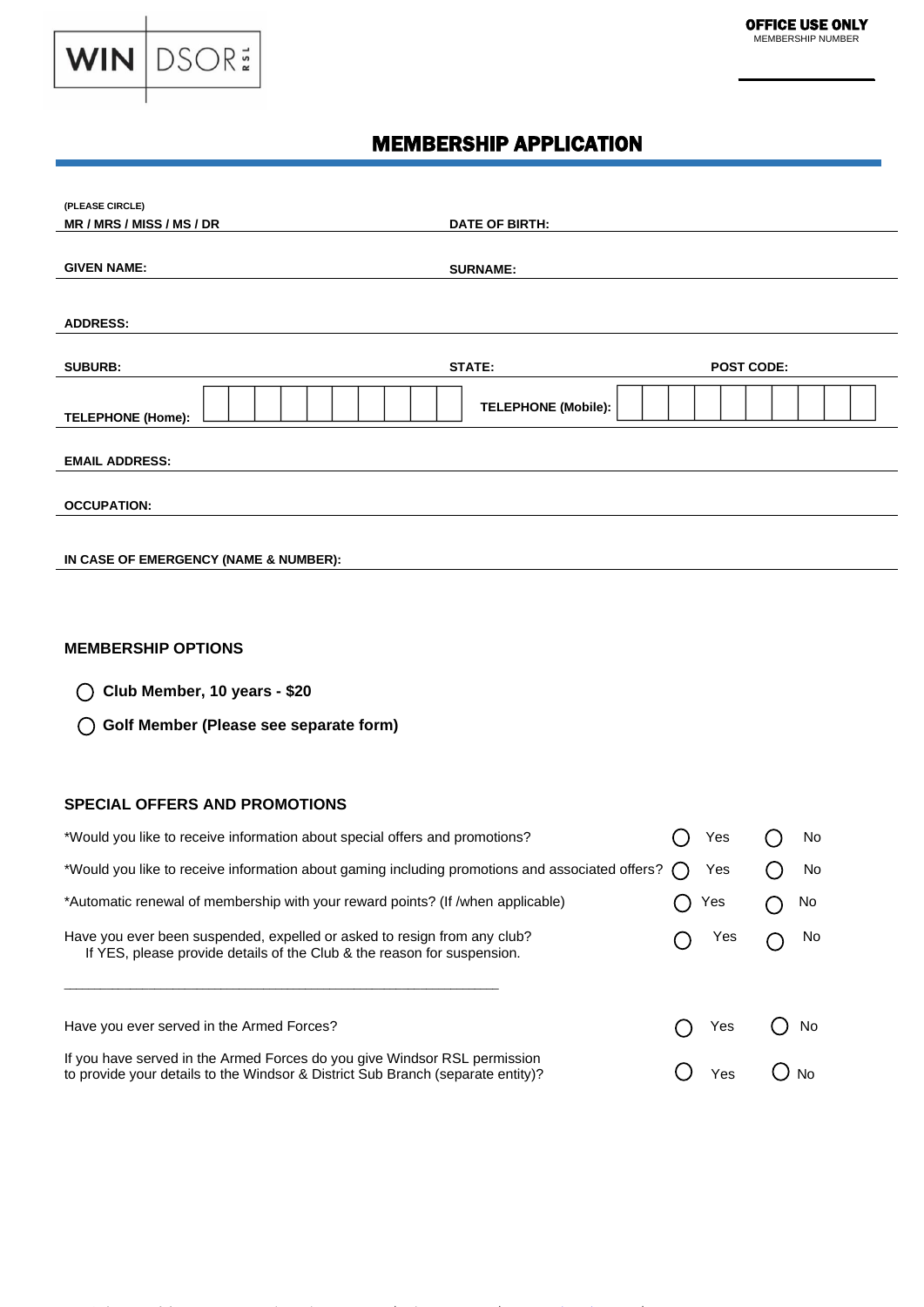

# MEMBERSHIP APPLICATION cont.

I hereby apply for membership of Windsor RSL Club Limited. I agree to be bound by the Club's constitution and any rules or bylaws of the Club, including supplying the Club with a current portrait photo for the Clubs records and for placement on my membership card. Should any of the particulars stated above change, I agree to notify the Club within seven (7) days in writing. If my membership card is lost or stolen, I will notify the Club immediately. I declare that the information provided on this form is correct at this time. I request that you enter my name on the Register of Members. Proof of age/verification may be called upon at any time at the discretion of Management.

- 
- 
- Your membership remains provisional until approved by the Board of Directors.
- You agree to adhere to the directions of Club Management, including the Responsible Service of Alcohol, dress regulations and you will portray responsible behaviour and a sensible approach to gaming.
- Subscription is payable with application. • A replacement membership card will incur a fee.
- Player activity statements are available upon request. Membership is not transferable and the fee, or any part thereof, is not refundable
	- You are aware of the consequences of entering premises where smoking is permitted.
	- You have read and understood the Privacy Statement (below).
	- Golf membership fees are inclusive of external fees.

#### *PRIVACY STATEMENT*

*The Club is subject to the provisions of the Privacy Act 1988. The personal information provided by you on this form will be used to process your Membership Application. Failure to provide all the requested information may result in your application being rejected. You have a right to access and amend any of your personal information that the Club holds on record. The Club does not disclose your personal information to any other organisation or person unless there is a legal requirement to do so. The Club may disclose your information to third parties that provide services under contract to the Club. These contracts require the third party to keep personal information confidential and secure. Your personal information, including information about you obtained as a result of you placing your Membership card in gaming or other Club machines (not ATMs), may be used by the Club for marketing purposes to improve our services and to provide you with the latest information about our services, new promotions and upcoming events. Should you have any concerns regarding privacy issues, please contact the Club's Privacy Officer.*

| <b>SIGNATURE:</b> | <b>DATE:</b> |
|-------------------|--------------|
|                   |              |

| <b>OFFICE USE ONLY:</b><br><b>PROPOSED BY:</b> |                                                                                                                 |                 |                             |  |
|------------------------------------------------|-----------------------------------------------------------------------------------------------------------------|-----------------|-----------------------------|--|
|                                                |                                                                                                                 | <b>SECONDED</b> |                             |  |
|                                                | <b>SIGNATURE</b><br>M'SHIP#                                                                                     | BY:             | <b>SIGNATURE</b><br>M'SHIP# |  |
|                                                | <b>PROOF OF AGE/IDENTIFICATION: LICENCE / PASSPORT / PENSION CARD / OTHER PHOTO ID</b>                          |                 |                             |  |
|                                                | ID NUMBER: New York State State State State State State State State State State State State State State State S |                 |                             |  |
|                                                | AMOUNT PAID (GOLFING MEMBERS) __________                                                                        |                 |                             |  |
|                                                |                                                                                                                 |                 |                             |  |
|                                                | PAID IN FULL / INSTALMENTS (FORM TO BE FILLED OUT AND ATTACHED) / PAID WITH POINTS                              |                 |                             |  |
|                                                |                                                                                                                 |                 |                             |  |
| <b>BONUS POINTS ADDED</b> YES / NO             |                                                                                                                 |                 |                             |  |
|                                                |                                                                                                                 |                 |                             |  |
|                                                |                                                                                                                 |                 |                             |  |
|                                                |                                                                                                                 |                 |                             |  |
| SIGHTED BY                                     |                                                                                                                 |                 |                             |  |
|                                                |                                                                                                                 |                 |                             |  |
|                                                | <b>PRINT NAME</b>                                                                                               |                 | <b>SIGNED</b>               |  |
|                                                |                                                                                                                 |                 |                             |  |